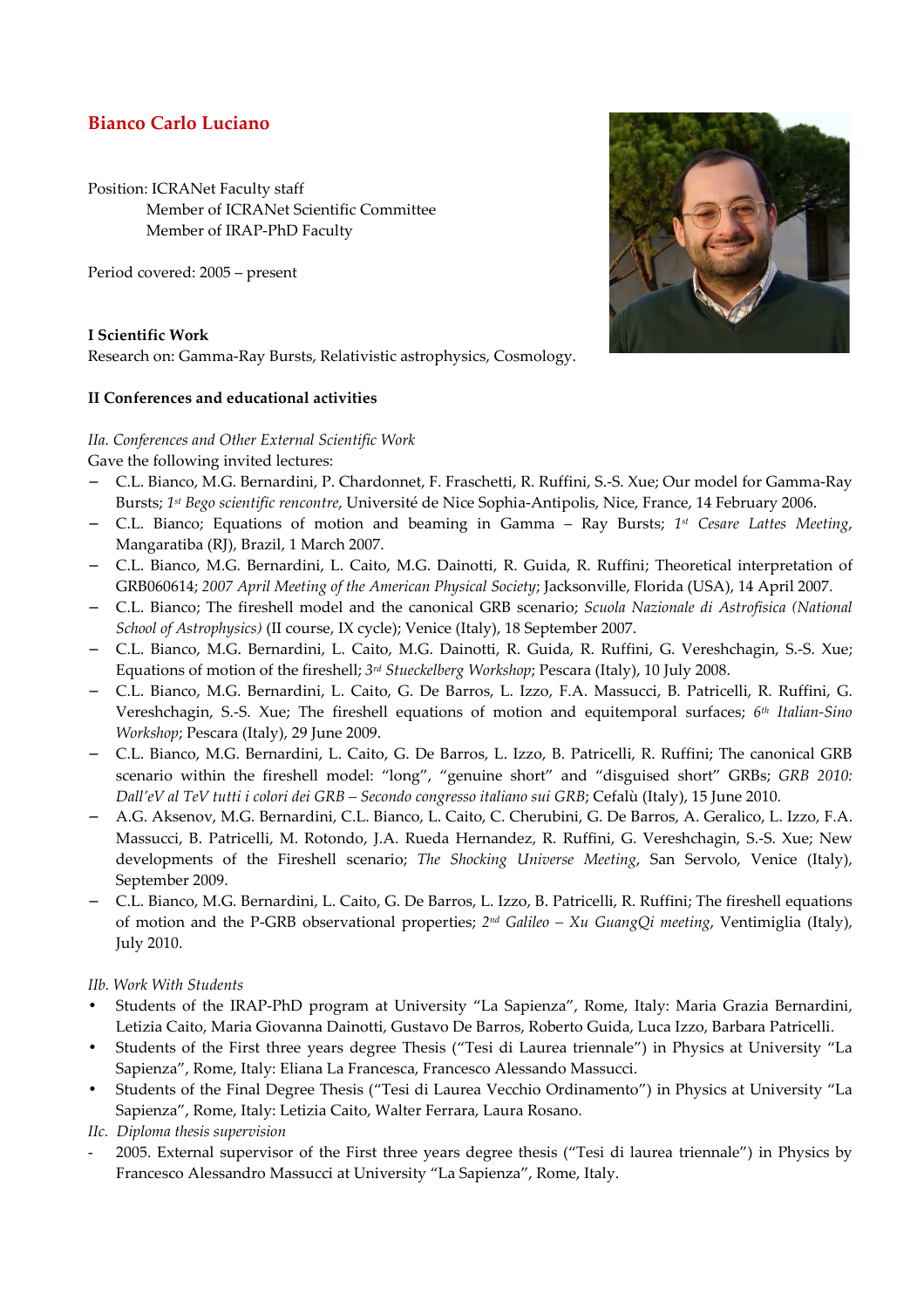- 2006. External supervisor of the Degree thesis in Physics by Letizia Caito at University "La Sapienza", Rome, Italy.
- 2007. Thesis advisor of the IRAP-PhD Degree Thesis by Maria Grazia Bernardini at University "La Sapienza", Rome, Italy.
- 2008. External supervisor of the First three years degree thesis ("Tesi di laurea triennale") in Physics by Eliana La Francesca at University "La Sapienza", Rome, Italy.
- 2008. Thesis advisor of the IRAP-PhD Degree Thesis by Roberto Guida at University "La Sapienza", Rome, Italy.
- 2009. External supervisor of the Degree thesis in Physics by Laura Rosano at University "La Sapienza", Rome, Italy.

#### *II d Other Teaching Duties*

− Assistant teacher in the course of "Laboratory of Electromagnetism and Circuits" by Prof. Giulio D'Agostini at Physics Department of the University "La Sapienza", Rome, Italy, academical year 2005/2006. − Assistant teacher in the course of "Laboratory of Systems and Signals" by Prof. Mario Mattioli at Physics Department of the University "La Sapienza", Rome, Italy, academical years 2007/2008, 2008/2009, 2009/2010.

#### **III. Service activities**

#### *III a. Within ICRANet*

- − Administrator of the server used for numerical computations at ICRANet Rome.
- − Secretariat of the IRAP PhD.
- − Member of the ICRANet Scientific Committee.
- Member of the IRAP PhD Faculty

#### *III b. Outside ICRANet*

- "Cultore della Materia" ("Expert of the subject") for the "FIS/01 – Experimental Physics", "FIS/02 – Theoretical Physics, Models and Mathematical Methods", "FIS/05 – Astronomy and Astrophysics" scientific sectors in the Mathematical, Physical and Natural Sciences Faculty of the University of Rome "La Sapienza".

#### **2010 List of Publications**

M.G. BERNARDINI, C.L. BIANCO, L. CAITO, M.G. DAINOTTI, R. GUIDA, R. RUFFINI; GRB970228 in the "canonical GRB" scenario; *Journal of the Korean Physical Society*, **56**, 1575 (2010). <http://dx.doi.org/10.3938/jkps.56.1575>

L. CAITO, M.G. BERNARDINI, C.L. BIANCO, M.G. DAINOTTI, R. GUIDA, R. RUFFINI; GRB060614: a preliminary result; *Journal of the Korean Physical Society*, **56**, 1579 (2010). <http://dx.doi.org/10.3938/jkps.56.1579>

M.G. DAINOTTI, M.G. BERNARDINI, C.L. BIANCO, L. CAITO, R. GUIDA, R. RUFFINI; The astrophysical trypthic: GRB, SN and URCA can be extended to GRB060218?; *Journal of the Korean Physical Society*, **56**, 1588 (2010). <http://dx.doi.org/10.3938/jkps.56.1588>

L. CAITO, L. AMATI, M.G. BERNARDINI, C.L. BIANCO, G. DE BARROS, L. IZZO, B. PATRICELLI, R. RUFFINI; GRB 071227: an additional case of a disguised short burst; *Astronomy & Astrophysics*, (2010) *in press*. <http://adsabs.harvard.edu/abs/2010arXiv1006.4842C> <http://dx.doi.org/10.1051/0004-6361/201014640>